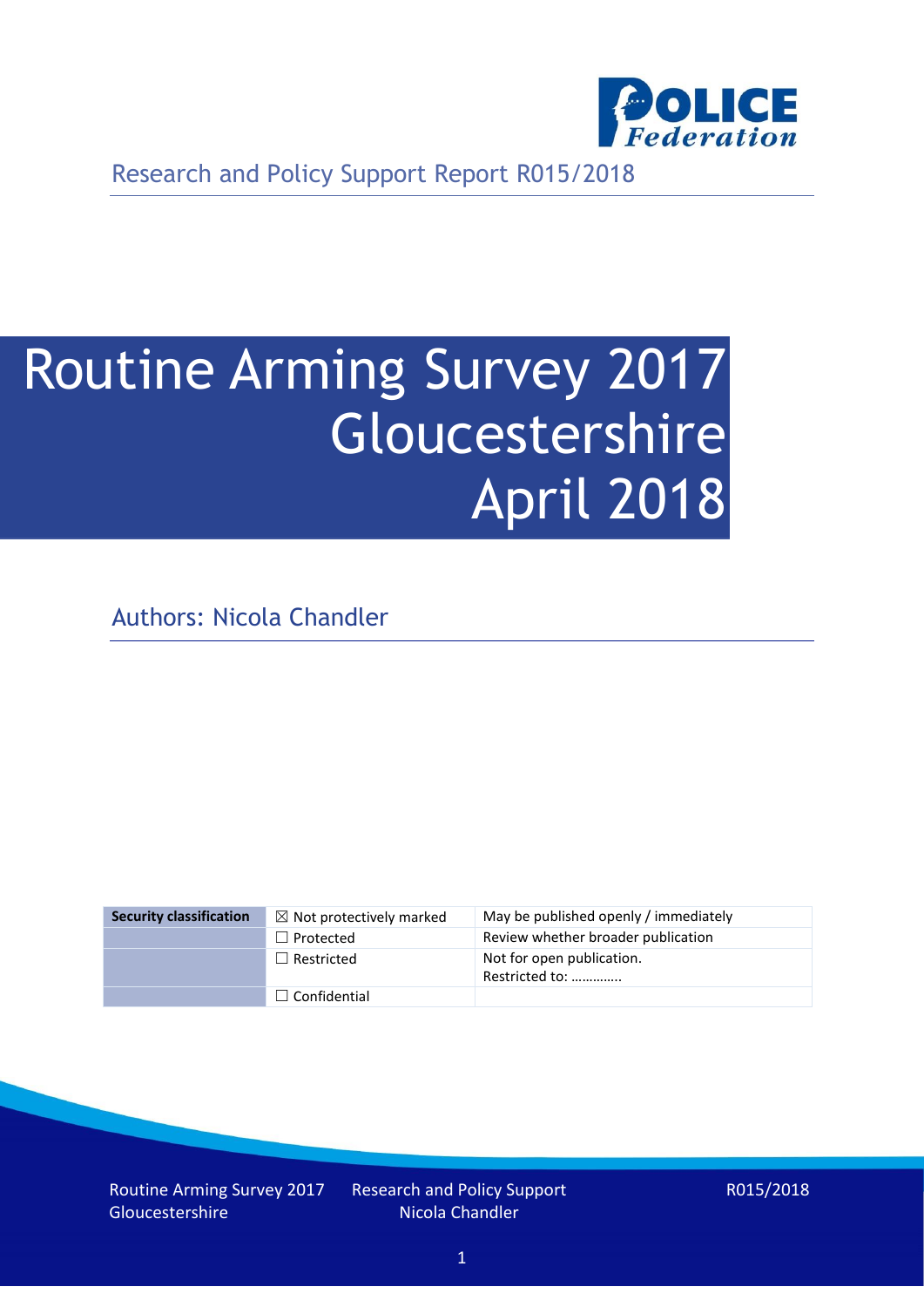# **INTRODUCTION**

This report provides a summary of responses to the PFEW routine arming survey received from respondents in Gloucestershire.

The PFEW routine arming survey was open between 31st July and 1st September 2017. The survey asked respondents about their experiences and attitudes in the following areas:

- Satisfaction with their current access to armed support
- Views on routine arming
- Views on other protective measures and equipment
- The number of times respondents had felt their life had been threatened at work in the last two years

Where appropriate, details of average responses for the police service as a whole are also presented, differences between the national and local responses have not been tested statistically and therefore any differences reported are for guidance only and must be treated with caution.

## **RESPONSE RATE AND RESPONDENTS**

260 responses were received from respondents in Gloucestershire. This reflects a response rate of approximately 24%, based on Home Office figures from 2017. This compares to a national response rate of 27% of federated rank members.

The findings presented in this report have a margin of error of 5%. This margin of error has been calculated using the number of responses received from officers in Gloucestershire compared to the number of officers in the force as a whole. A margin of error of 5% or less is generally considered to be within the normal bounds of academic rigor. If this threshold has not been met, the results from this report must be interpreted more cautiously.

82% of responses from Gloucestershire were received from male officers and 18% of responses were from female officers. 77% of respondents were Constables, 16% were Sergeants and 7% were Inspectors or Chief Inspectors.

52% of respondents said that they were in a frontline role.

Routine Arming Survey 2017 Gloucestershire

Research and Policy Support Nicola Chandler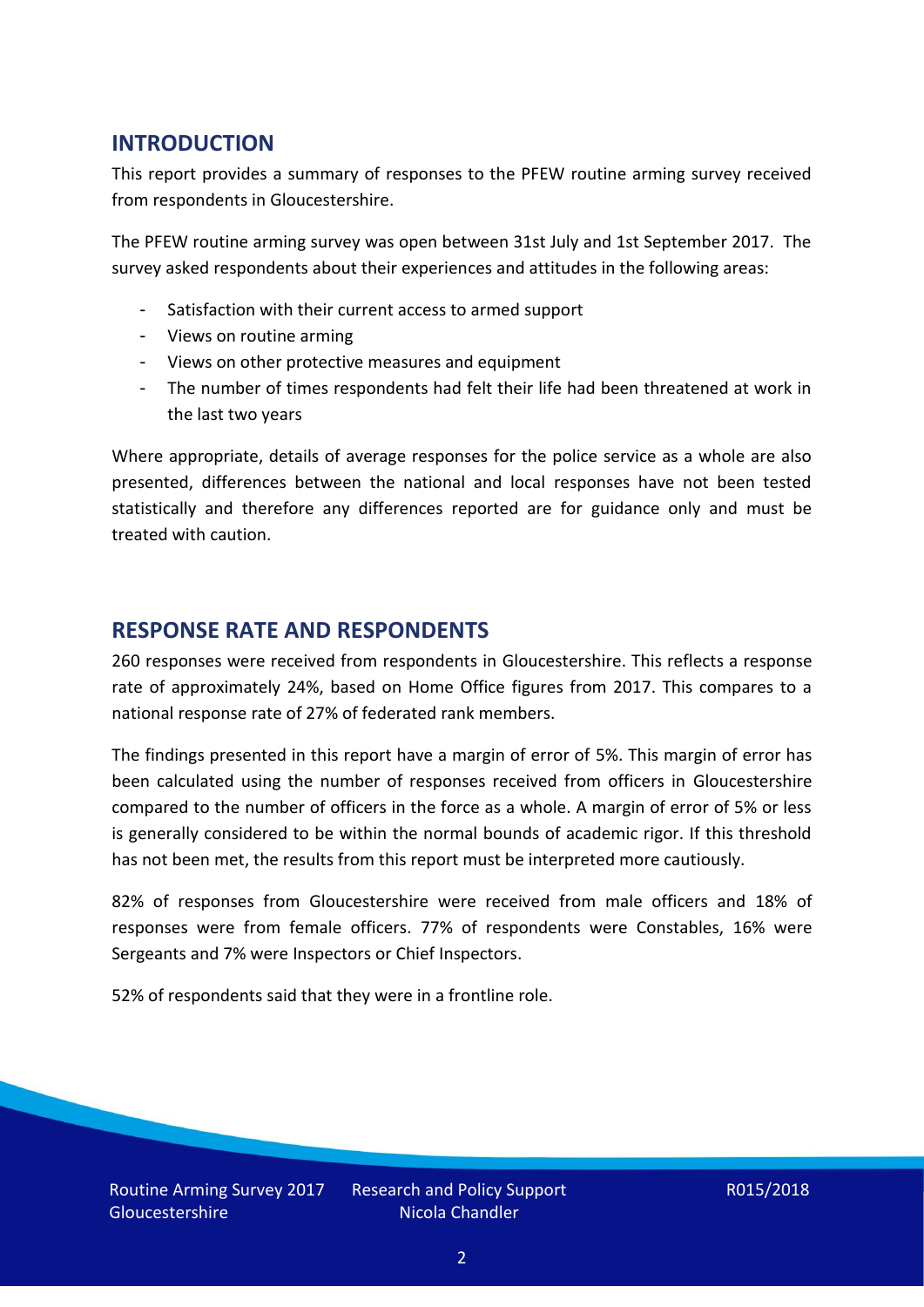# **SATISFACTION WITH CURRENT ARMED SUPPORT**

Of those respondents who had a view, 39% within Gloucestershire said that they were either very or fairy satisfied that armed support would be readily available should they require it. In comparison, 61% were either not very or not at all satisfied that armed support would be available.

Nationally, 43% of respondents were either very or fairly satisfied that armed support would be readily available should they require it.

|                                                                                               | <b>Very satisfied</b> | <b>Fairly</b><br>satisfied | Not very<br>satisfied | Not at all<br>satisfied |
|-----------------------------------------------------------------------------------------------|-----------------------|----------------------------|-----------------------|-------------------------|
| How satisfied are you<br>that armed support is<br>readily available should<br>you require it? | 6%                    | 33%                        | 37%                   | 24%                     |

# **VIEWS ON ROUTINE ARMING**

32% of respondents within Gloucestershire said that they were in favour of routine arming, insofar as they felt all officers should receive appropriate training and be armed at all times when on duty. This compares to 34% of respondents across England and Wales as a whole.

| <b>All police officers</b><br>should receive<br>appropriate training<br>and be armed at all<br>times when on duty | All police officers<br>should receive<br>appropriate training<br>and firearms should<br>be issued to them as<br>and when necessary | <b>Firearms should not</b><br>be issued to all<br>police officers, but<br>more officers should<br>receive appropriate<br>training and be issue | The present number<br>of officers who are<br>specially trained to<br>carry firearms is<br>about right |  |
|-------------------------------------------------------------------------------------------------------------------|------------------------------------------------------------------------------------------------------------------------------------|------------------------------------------------------------------------------------------------------------------------------------------------|-------------------------------------------------------------------------------------------------------|--|
| 32%                                                                                                               | 17%                                                                                                                                | 44%                                                                                                                                            | 7%                                                                                                    |  |

58% of respondents within Gloucestershire said that they would be prepared to be routinely armed whilst on duty. Nationally, this proportion was 55%. 9% of respondents within

Routine Arming Survey 2017 **Gloucestershire** 

Research and Policy Support Nicola Chandler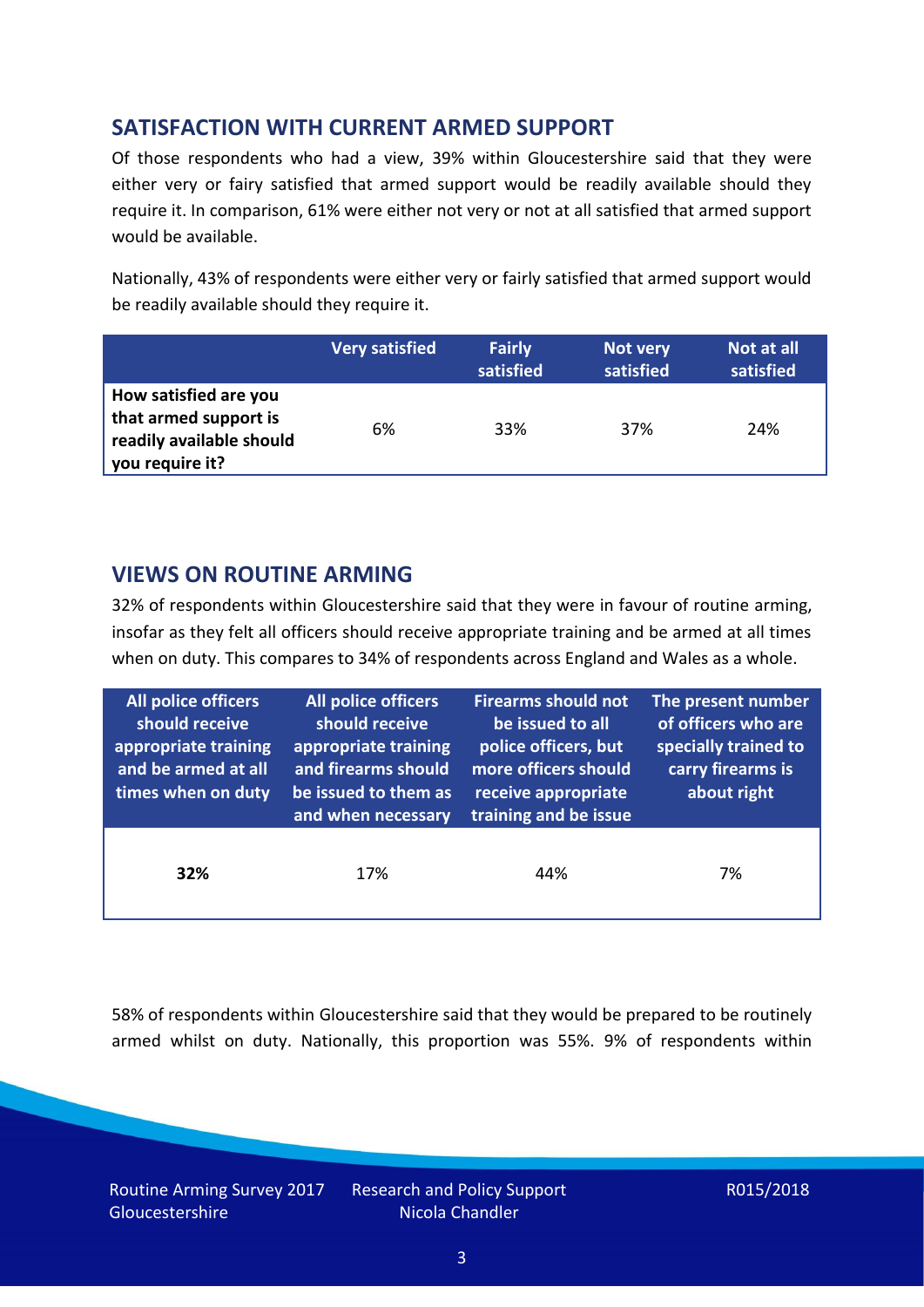Gloucestershire, said that they would not carry a firearm whilst on duty under any circumstances, compared to 11% of respondents in England and Wales as a whole.

| I would be prepared<br>to carry a firearm at<br>all times on duty | I would be prepared<br>to carry a firearm<br>whilst on duty if<br>necessary | I would be prepared<br>to carry a firearm<br>whilst on duty if<br>ordered to do so | <b>Under no</b><br>circumstances would<br>I carry a firearm<br>whilst on duty |  |  |
|-------------------------------------------------------------------|-----------------------------------------------------------------------------|------------------------------------------------------------------------------------|-------------------------------------------------------------------------------|--|--|
| 58%                                                               | 23%                                                                         | 10%                                                                                | 9%                                                                            |  |  |

## **VIEWS ON OTHER PROTECTIVE MEASURES AND EQUIPMENT**

9% of respondents in Gloucestershire (for whom it is applicable to their role), said that they currently had access to double crewing at all times whilst on duty; 63%, said that they wanted access to double crewing at all times whilst on duty.

The proportion of respondents in Gloucestershire who said that they have access to double crewing at all times on duty is lower than the national figure, where 11% of respondents have access to double crewing.

35% of respondents in Gloucestershire (for whom it is applicable to their role), had access to Taser at all times whilst on duty; in comparison 82% said that they wanted to have access to Taser at all times whilst on duty.

The proportion of respondents in Gloucestershire who have access to Taser at all times whilst on duty is higher than the proportion of respondents in England and Wales who had access to Taser at all time, which was 22%.

8% of respondents in Gloucestershire (for whom it is applicable to their role), currently had access to Body Worn Video at all times whilst on duty; 67% of wanted access to Body Worn Video at all times.

The proportion of respondents in Gloucestershire who have access to Body Worn Video at all times whilst on duty is lower than in England and Wales as a whole; nationally 55% of respondents reported having access to Body Worn Video at all times whilst on duty.

Research and Policy Support Nicola Chandler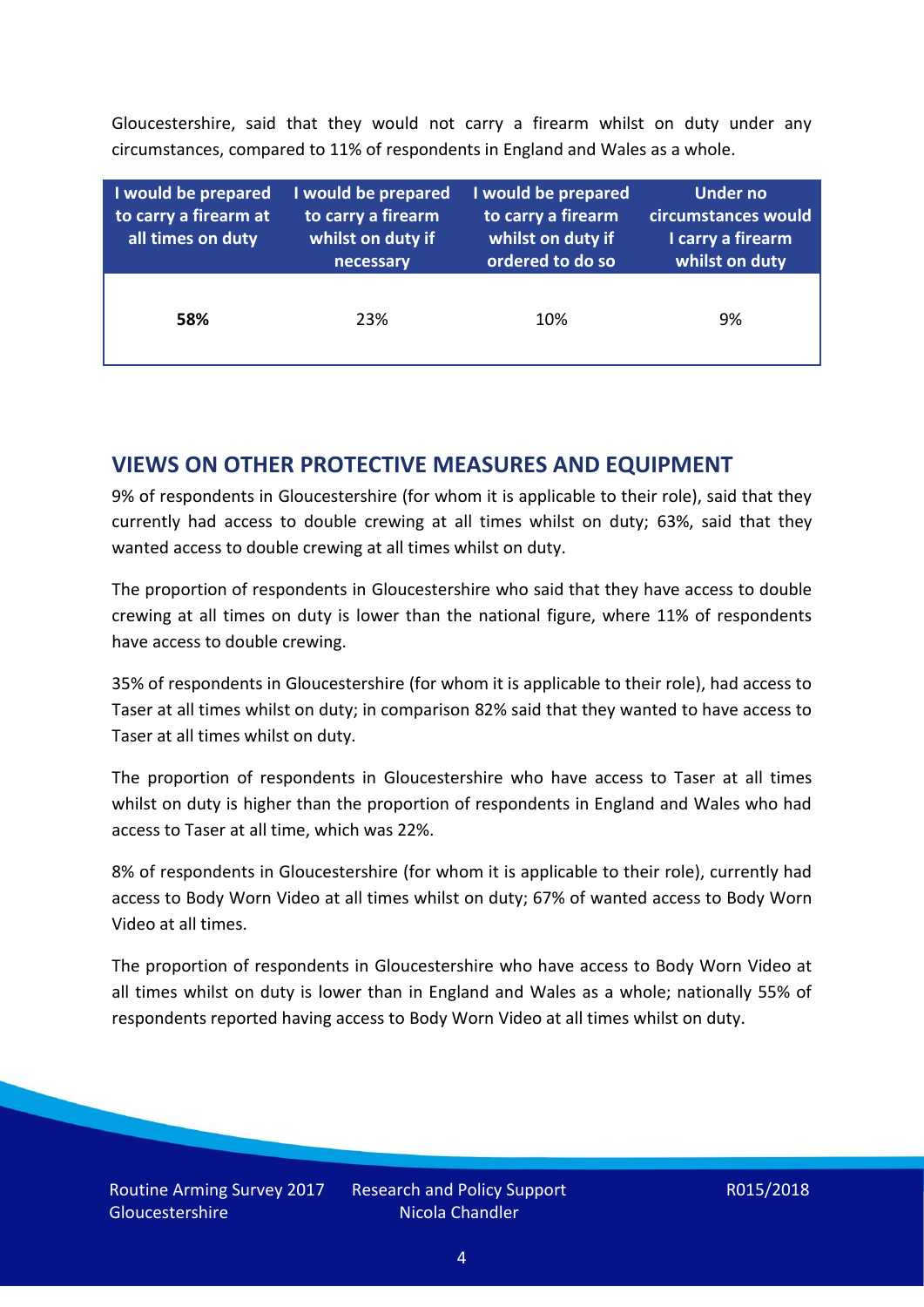| Officers regularly have access to (for<br>whom its applicable to their role): | <b>Double</b><br>crewing | <b>Body Worn</b><br><b>Video</b> | Taser |
|-------------------------------------------------------------------------------|--------------------------|----------------------------------|-------|
| <b>Never</b>                                                                  | 19%                      | 75%                              | 48%   |
| When deemed necessary by an officer<br>with appropriate authority             | 28%                      | 12%                              | 2%    |
| Upon my request whilst I am on duty                                           | 2%                       | 1%                               | 5%    |
| At all times whilst I am on duty                                              | 9%                       | 8%                               | 35%   |

#### **THREATS TO LIFE**

52% of respondents in Gloucestershire said that they had felt that their life was in serious danger at least once in the last two years as a result of a threat by a member the public whilst on duty. This is lower than the 54% of respondents within England and Wales as a whole who felt that their life had been in serious danger in the last two years.

A more detailed breakdown of the number of times respondents in Gloucestershire felt that their life had been in serious danger in the last two years is provided below.

|                                                                                                                                                                              | <b>None</b> | One | Two | Three to<br>four | Five to<br><b>six</b> | <b>Seven</b><br>or more |
|------------------------------------------------------------------------------------------------------------------------------------------------------------------------------|-------------|-----|-----|------------------|-----------------------|-------------------------|
| How many times in the<br>last two years have you<br>felt that your life was in<br>serious danger as a result<br>of a threat by a member<br>of the public, whilst on<br>duty? | 48%         | 11% | 15% | 13%              | 6%                    | 7%                      |

Research and Policy Support Nicola Chandler

#### R015/2018